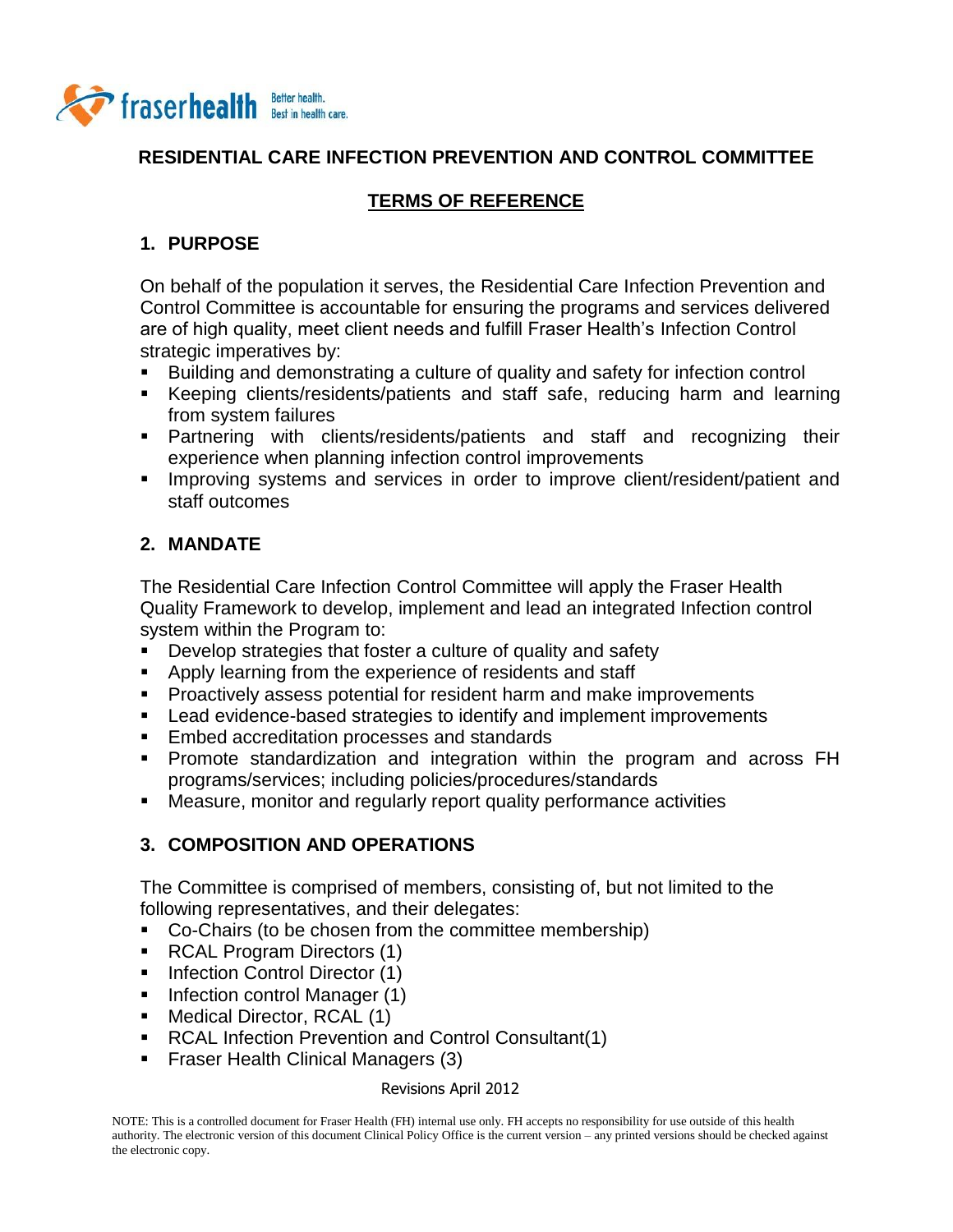- Health Service Provider Director of Care (3)
- Medical Microbiologist (1)
- Medical Heath Officer (1)
- Health Protection/CD Practitioner (1)

Ad Hoc member:

Quality Improvement and Patient Safety representative (1)

### **4. MEETINGS**

Meetings are held 4 times per year or at the call of the chair; agendas and background material are distributed at least one week prior to any meeting. Meeting quorum is not less than 60% of members. The Committee operates by consensus; in the event a vote is required, each member carries one vote; confidential ballots may be used.

## **5. ACCOUNTABILITY & RESPONSIBILITY**

The RCAL Infection Prevention Control Committee is accountable to the RCAL Program Quality Performance Committee that reports to the FH Quality Performance Committee.

- Make recommendations on Infection Control work plans based on priorities for the QPC
- Review and communicate evidence based standards for Infection Prevention and Control for the Residential Care and Assisted Living Program
- Assess plan, implement and evaluate Infection Prevention and Control initiatives for the Residential Care and Assisted Living Program



## **6. REPORTING STRUCTURE**

#### Revisions April 2012

NOTE: This is a controlled document for Fraser Health (FH) internal use only. FH accepts no responsibility for use outside of this health authority. The electronic version of this document Clinical Policy Office is the current version – any printed versions should be checked against the electronic copy.